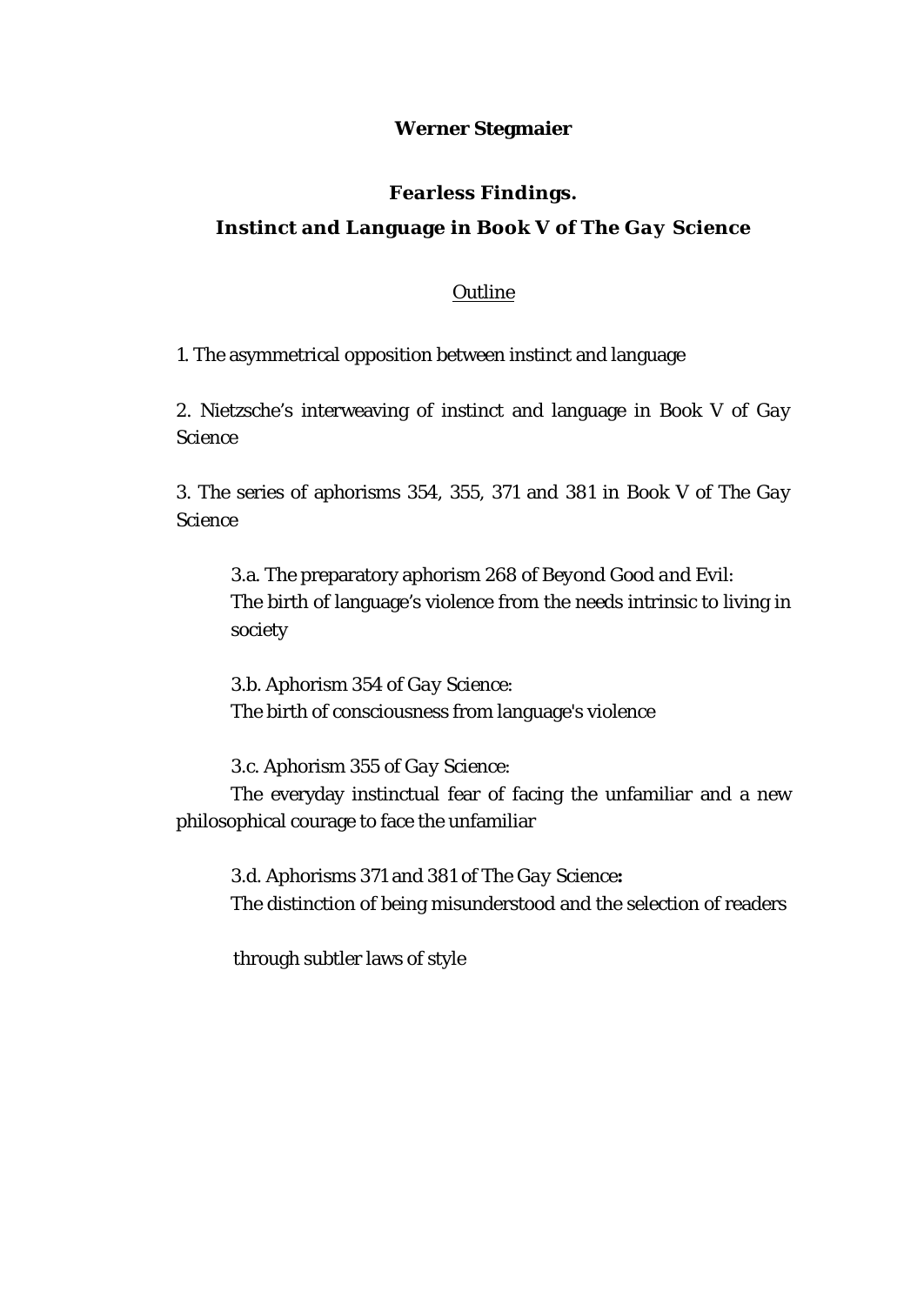### **1. The asymmetrical opposition between instinct and language**

Instinct and language have been opposed to one another for a long time. Instincts were considered to be natural, involuntary, constraining and unchangeable; language, on the other hand, was seen as being spiritual, free, conscious, and adaptable. Language, emanating from reason, was supposed to be as far apart as possible from the constraints of nature. Men, possessing both language and reason, were supposed to free themselves from involuntary instincts. Drives, affects and emotions were also considered involuntary conductors of behavior, along with instincts. Drives were thought responsible for the mere satisfaction of needs; feelings, for hasty decisions both beneficial and harmful; emotions, for blind liaisons; and in contrast, the instincts, for thoughtless orientations. Reason could be harmed by all these, and was therefore meant to penetrate them, enlighten them and hinder their harmfulness. The opposition between instinct and reason was therefore in itself evaluative, establishing a valuation based on an opposition. Nietzsche attributes the powerful implementation of this valuation mainly to Plato. As for Socrates, who introduced it, Nietzsche believes him to have preserved an ironic skepticism towards its usefulness $^{\rm l}$ . A valuation so strongly asymmetric as the one between instinct and reason must have as a foundation strong instincts and needs, especially if it should remain - as it did - almost unquestioned for thousands of years and even through such difficult transformations as the transition from Greek and Roman antiquity to the Christian middle ages and then to the growing religious skepticism of Modernity. Nietzsche's hypothesis is that this semantic opposition was needed to domesticate man. If everybody was to be guided by reason, then all those who needed it (i.e. including the weakest and the most needy) would have to be able to establish their rights in every field and, thus, in the pleasure of living together, reach a peaceful agreement, whatever differences they may have had regarding other needs and instincts.

 $^1$  Cf. BGE 191.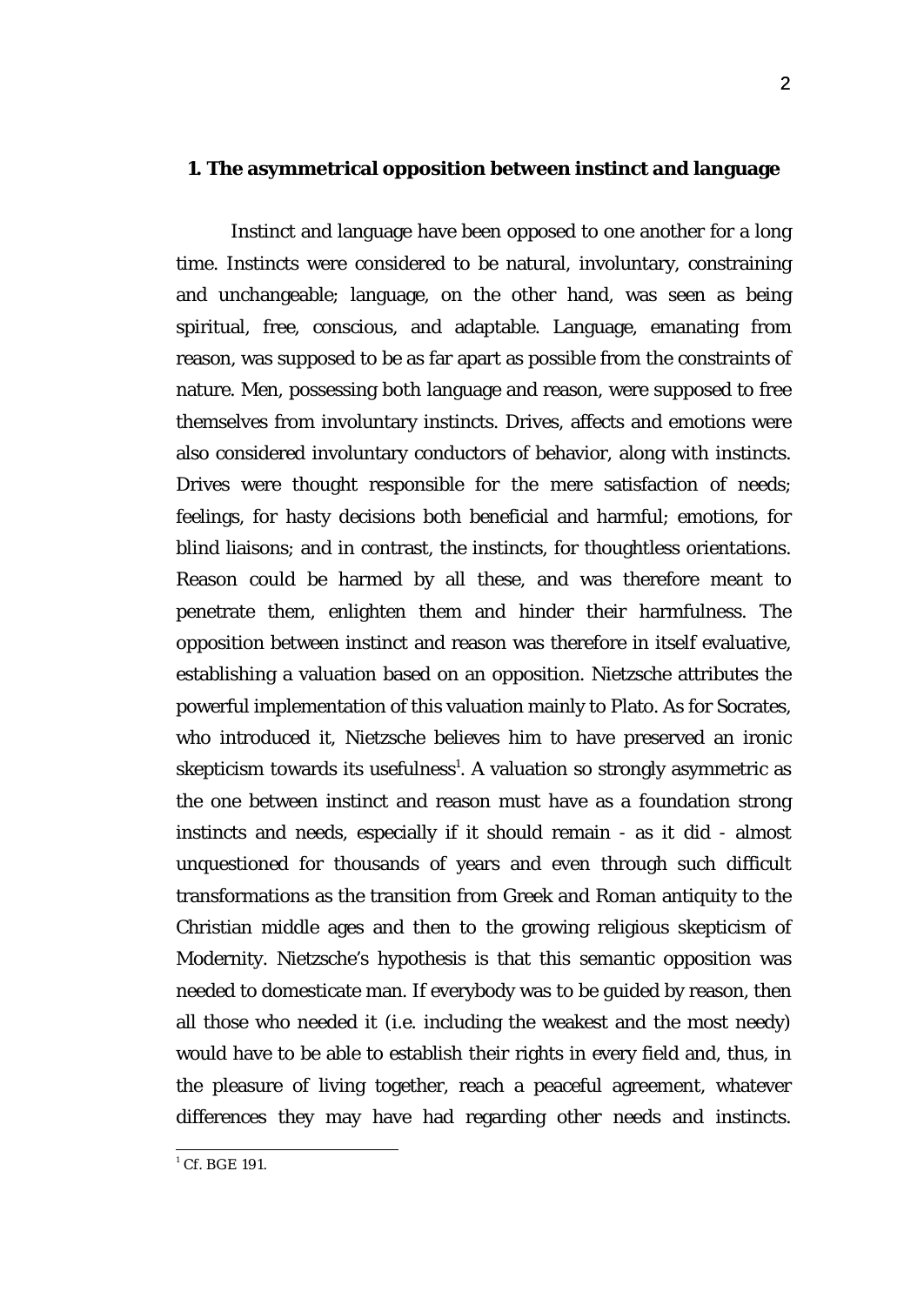Therefore, that very rationality was counter-factually supposed to be shared by everyone in equal measure. Rationality was supposed to lead to the insight of the necessity of universally valid laws, and thus to the voluntary submission to a morality equally compulsory for all and, therefore, common to all. From Socrates to Kant it was believed that a non-moral logic could ground a logical morality. Nietzsche saw through this construction, and attacked it, for he expected more of men than the submission to a common morality. The moral significance of freeing human language from human instincts in metaphysics, on the one hand, and the non-moral significance of the reconnection of human language to human instincts taking place during the 18th Century, on the other, became one of Nietzsche's common topics. In his early unpublished draft, *On Truth and Lie in a Non-Moral Sense*, Nietzsche (just as Herder had done before him) closely connects language and speech to involuntary conductors of human behavior<sup>2</sup>. Whereas, here, the question for Nietzsche was still how language and reason, as well as their concepts, originate in the drives and instincts<sup>3</sup>, he would later come to focus on the limits of

<sup>&</sup>lt;sup>2</sup> Cf. Andrea Christian Bertino, "*Vernatürlichung". Ursprünge von Friedrich Nietzsches Entidealisierung des Menschen, seiner Sprache und seiner Geschichte bei Johann Gottfried Herder* (Monographien und Texte zur Nietzsche-Forschung, Bd. 58), Berlin / New York 2011. [*Editors' note*: See also Andrea Bertino's paper in this volume.]

<sup>&</sup>lt;sup>3</sup> In a draft from 1869/70, *Vom Ursprung der Sprache*, Nietzsche surveyed the history of philosophy for views on the origin of language, and concluded: "Es bleibt also nur übrig, die Sprache als Erzeugniss des Instinktes zu betrachten, wie bei den Bienen - dem Ameisenhaufen u.s.w." (KGW II/2, 188) [*Editors' translation*: "thus the only option that remains is to consider language as a production of instinct, as with bees and anthills, etc."]. This is how he understands "instinct" (in the language he used at that time): "Instinkt ist aber nicht Resultat bewusster Ueberlegung, nicht blosse Folge der körperlichen Organisation, nicht Resultat eines Mechanismus, der in das Gehirn gelegt ist, nicht Wirkung eines dem Geiste von aussen kommenden, seinem Wesen fremden Mechanismus, sondern eigenste Leistung des Individuums oder einer Masse, dem Charakter entspringend. Der Instinkt ist sogar eins mit dem innersten Kern eines Wesens. Dies ist das eigentliche Problem der Philosophie, die unendliche Zweckmässigkeit der Organismen und die Bewusstlosigkeit bei ihrem Entstehn" (KGW II, 2, 188) [*Editors' translation*: "However, instinct is *not* conscious deliberation, nor mere consequence of the bodily organization, nor the result of a mechanism that lies in the brain, nor the effect of a mechanism that comes to the spirit from the outside and is foreign to its essence, but rather the most distinctive accomplishment that springs from an individual's or a group's character. Instinct is even identical with the innermost kernel of a being. This is the actual problem of philosophy, the infinite purposiveness of organisms and the unconsciousness of their emergence"]. He invokes Herder and Kant. Later, in TL, he uses the concept of "*Trieb*" ,"drive" ("Trieb zur Wahrheit", KSA 1. 876 etc., "Trieb zur Metapherbildung", KSA 1. 887), instead of "*Instinkt*", "instinct"; as in Nietzsche's sources (cf. Antonie Meijers und Martin Stingelin, "Konkordanz zu den wörtlichen Abschriften und Übernahmen von Beispielen und Zitaten aus Gustav Gerber: Die Sprache als Kunst (Bromberg 1871) in Nietzsches Rhetorik-Vorlesung und in 'Ueber Wahrheit und Lüge im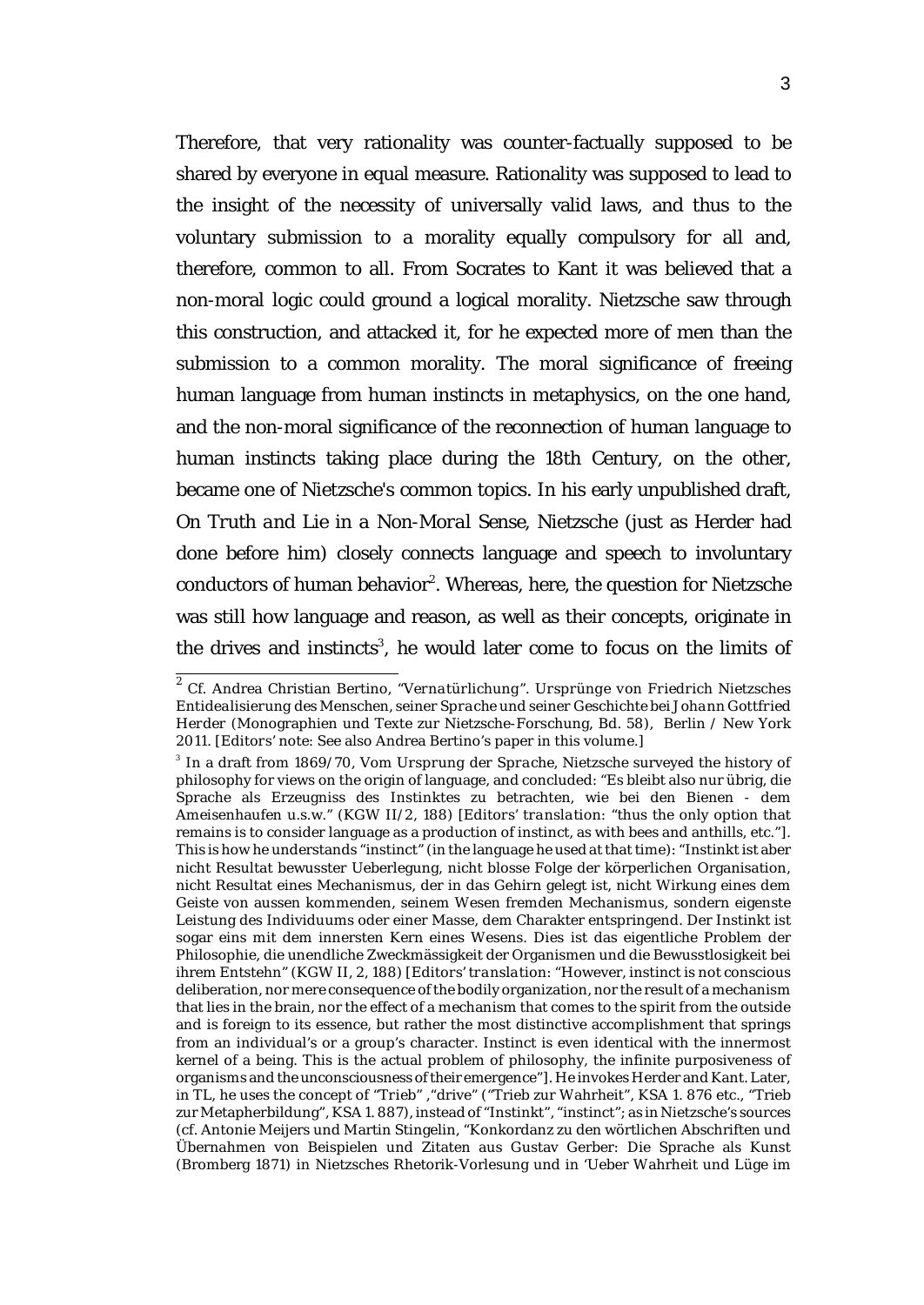philosophical knowledge itself. As Nietzsche's early concatenation of language and instinct has been widely discussed<sup>4</sup>, I will focus on the later stage of his thought, in which this relation would be increasingly differentiated.

## **2. Nietzsche's interweaving of instinct and language in Book V of** *Gay Science*

In Book V of *The Gay Science,* which was added in 1887, Nietzsche once again discusses the relation between instinct and language in a new and surprising way. He deliberately dissolves the old asymmetrical oppositions or inverts their meaning<sup>5</sup>. On the one hand, he doesn't allow reason to remain in simple opposition to nature but connects it to nature in multiple forms, understanding both as having reciprocal

aussermoralischen Sinne'", in: *Nietzsche-Studien* 17 (1988), pp. 350 - 368), the crucial concept is, however, that of "*Reiz*", "stimulus" (KSA 1.876 etc), as well as the equally preconscious and involuntary "*Nervenreiz*", "nerve stimulus" (KSA 1.878 etc). But Nietzsche uses the concept of instinct in the preceding notes. Cf. KSA 7. 63, 3 [15]= WEN, 19-20 (Nachlass 1869/1870): "*Language* came into being from the shout with the accompanying gesture: here the essence of the thing is expressed through the tone, the volume and the rythm, and the accompanying idea, the image of the essence, the appearance, through the oral gesture./ An infinitely inadequate symbolism, grown in accordance with firm laws of nature: in the choice of the symbol it is not freedom but instinct that reveals itself./ A symbol that has been *noticed* is always a concept: one conceives what one is able to name and distinguish" (see also KSA 7. 65, 3 [18]). Afterwards, he develops the concatenation of language, image, and instinct in several of his notes from 1870 to 1873: KSA 7. 232, 8 [29], 7. 454, 19 [107]. For the variety and change in Nietzsche's use of the concept of instinct, cf. Albert Vinzens, *Friedrich Nietzsches Instinktverwandlung*, Basel, 1999. Unfortunately, this does not include a complete chronological analysis of Nietzsche's use of the concept. Such an analysis shall, however, be included in the forthcoming Volume III of the Nietzsche-Wörterbuch, edited by the Nietzsche Research Group (Nijmegen), Paul van Tongeren, Gerd Schank and Herman Siemens, 4 vols., Berlin / New York 2004 ff..

For the state of the art, see also Hans Gerald Hödl, *Nietzsches frühe Sprachkritik. Lektüren* <sup>4</sup> *zu Ueber Wahrheit und Lüge im aussermoralischen Sinne*, Wien, 1997; Hans Gerald Hödl, "Metaphern ohne Referenten. Anmerkungen zur neueren Diskussion um Nietzsches Sprachphilosophie", in: *Allgemeine Zeitschrift für Philosophie* 28 (2003), pp. 183-199; Christian J. Emden, *Nietzsche on Language, Consciousness, and the Body*, Champaign, Ill., 2005; Ignace Haaz, *Nietzsche et la métaphore cognitive*, Paris 2006; Sören Reuter, *An der 'Begräbnisstätte der Anschauung'. Nietzsches Bild- und Wahrnehmungstheorie in Ueber Wahrheit und Lüge im aussermoralischen Sinne* (Beiträge zu Friedrich Nietzsche, Bd. 12), Basel 2009; Benedetta Zavatta, "Die in der Sprache versteckte Mythologie und ihre Folgen fürs Denken. Einige Quellen von Nietzsche: Max Müller, Gustav Gerber und Ludwig Noire", in: *Nietzsche-Studien* 38 (2009), 269-298; Joshua Andresen, "Truth and Illusion Beyond Falsification: Re-reading 'Truth and Lie'", in: *Nietzsche-Studien* 39 (2010), and Bertino, op. cit..

<sup>&</sup>lt;sup>5</sup> Cf. Vinzens, Albert, *Friedrich Nietzsches Instinktverwandlung*, Basel, 1999, pp. 110-128.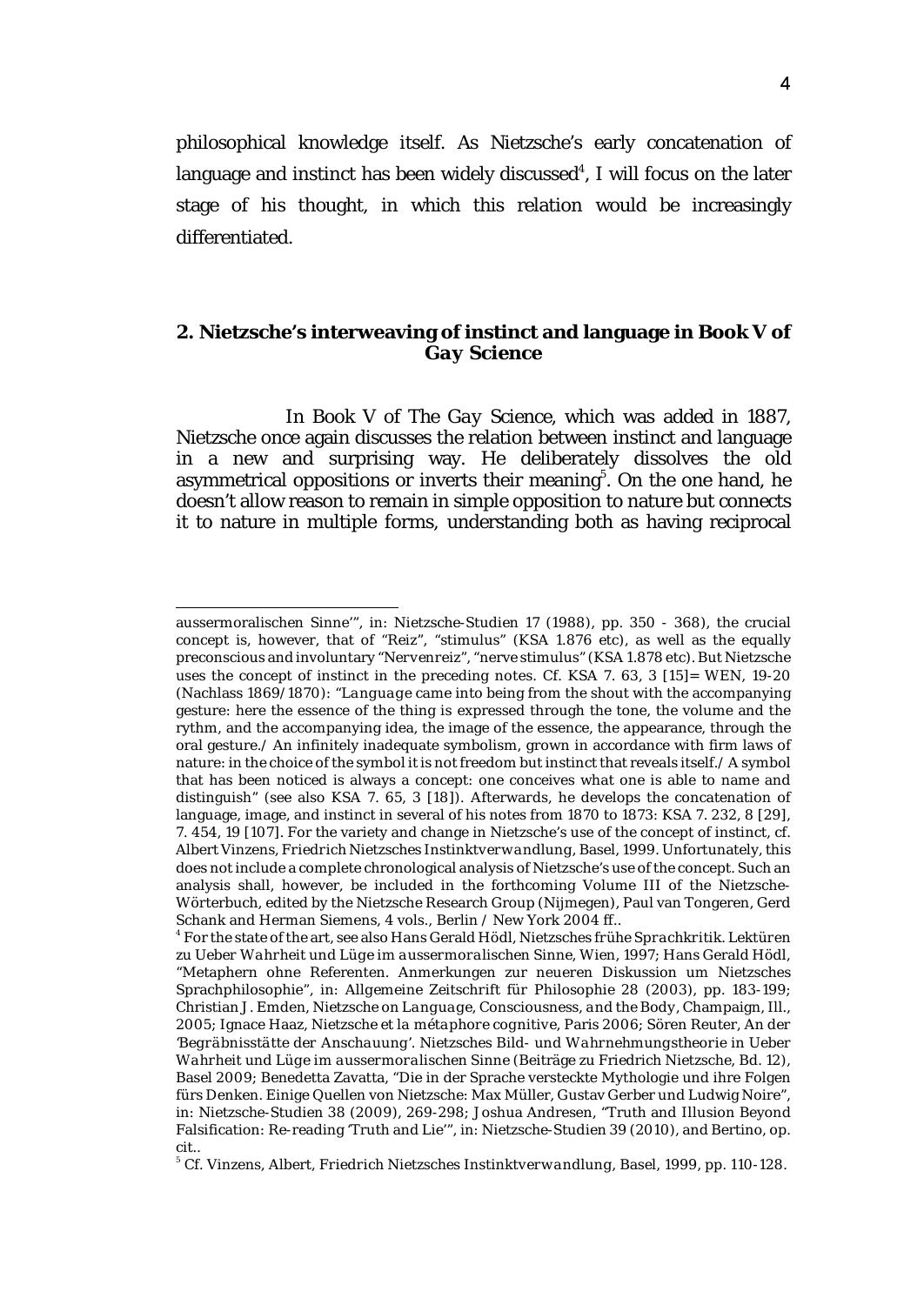effects on each other<sup>6</sup>. He also creates a new semantics of reason, much closer to everyday language, for he no longer considers reason as completely transparent to itself, unitary and common to all, but rather as an unfathomable complexity (the body as a "great reason"), mutable and individual<sup>8</sup>. On the other hand, he does no longer consider natural instincts merely as a rigid *given*, but rather as something which naturally and involuntary *becomes*, and which, through a prolonged routine or discipline or even through rational insight, may gradually become so obvious, that it involuntarily conducts behaviour and then manifests itself as natural. Thus instinct surpasses reason: it creates a new kind of freedom, the lightness of action<sup>9</sup>. "Everything *good* is instinctive  $-$ ", Nietzsche will write in *Twilight of the Idols* - "and consequently light, necessary, free" (TI The Four Great Errors 2); and in the *Antichrist* he observes at last that "to achieve a perfect automatism of the instinct,this is the presupposition of every type of mastery, of every type of perfection in the art of life"  $(A 57)^{10}$ .

In rejecting the asymmetrical valuation of reason and instinct, interweaving them instead, Nietzsche also gives speech and language a new sense. For Nietzsche, speech is voluntary (i.e. rational) and involuntary (i.e. instinctive) at the same time<sup>11</sup>. We have a limited view of what we say and what we want to say and, most of the time, we follow speech routines and well practiced language-games in which, without further ado, one word leads to the next. Speech routines, which become instinctive, unburden our orientation and set it free for other things; whereas a fully reflexive speech would take up all of our attention<sup>12</sup>. Through such speech routines, however, philosophical knowledge also becomes limited; they make things seem obvious when in fact they are not. In order to perceive and break through such limitations, philosophical knowledge must expand its own linguistic leeway but without creating a private language, as has been done until now: philosophy's abstract terminology has always detached philosophical knowledge from the lived world creating a private fantasy world – which in turn seems to be the

 $6$  Cf. BGE 3: "I kept a close eye on the philosophers and read between their lines for long enough to say to myself: the greatest part of conscious thought must still be attributed to instinctive activity, and this is even the case for philosophical thought. This issue needs reexamination. Just as the act of birth makes no difference to the overall course of heredity, neither is 'consciousness' *opposed* to instinct in any decisive sense — most of a philosopher's conscious thought is secretly directed and forced into determinate channels by the instincts".  $^7$  Cf. Z I On the Despisers of the Body.

<sup>&</sup>lt;sup>8</sup> Cf. Hakaru Kodama, Nietzsches Begriff der Vernunft, Phil. Diss. Greifswald, forthcoming. <sup>9</sup> Cf. Olivier Ponton, Nietzsche - Philosophie de la légèreté (Monographien und Texte zur Nietzsche-Forschung, Bd. 53), Berlin / New York 2007.

<sup>&</sup>lt;sup>10</sup> Cf. KSA 13. 421, 15  $[25]$  = WP 440 (Nachlass 1888): "Genius resides in instinct; goodness likewise. One acts perfectly only when one acts instinctively" ("Das Genie sitzt im Instinkt; die Güte ebenfalls. Man handelt nur vollkommen, sofern man instinktiv handelt").

 $11$  For the interweaving of language and body in Nietzsche's philosophy of language, cf. Christof Kalb, Desintegration. Studien zu Friedrich Nietzsches Leib- und Sprachphilosophie, Frankfurt am Main, 2000.

<sup>&</sup>lt;sup>12</sup> Cf. Werner Stegmaier, Philosophie der Orientierung, Berlin/New York, 2008, 398-408.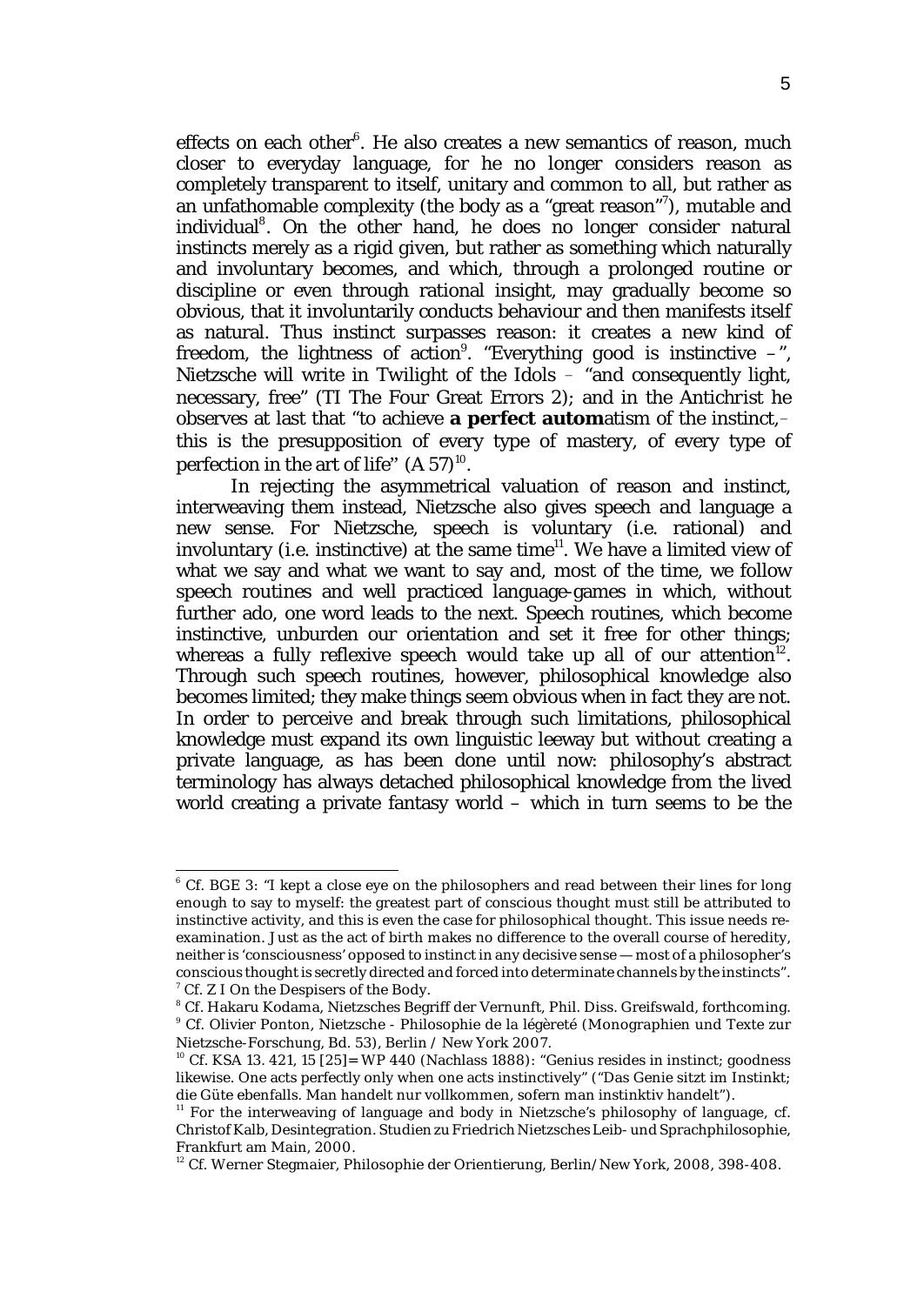"real world"<sup>13</sup>. Accordingly, Nietzsche refused an abstract terminology, staying faithful to the language-games of natural language, which have themselves become instinctive; he thus had no need of recurring to the theory-healing therapy, which the later Wittgenstein recommends for philosophy and especially for the philosophy of language. Instead, Nietzsche further refined the use of natural language, elevating it, in philosophy, to unprecedented artistic levels. His philosophical language does not go beyond the limits of natural language, it just shifts them — and in this way, contrary to what used to happen to the language of old reason (which was supposed to be understood by everyone, but in fact never was), Nietzsche's language remains accessible to all, or to the majority at least, even though each one of us understands it within our own horizons and at different levels. Nietzsche's simple language — or, as we might now say, his instinctively understandable language  $-$  is intrinsic to the core of his philosophy, and it made it more popular than any other philosophy. To put it in terms of contemporary philosophy of language: Nietzsche's philosophy performs what it states; it shows what it says. Instinct and language are no longer connected in mutual opposition, as if they excluded each other; they are rather entangled or woven together, inasmuch as they intensify each other $14$ .

Nietzsche's interweaving of instinct and language, as it also occurs in his philosophical texts themselves, allows him to renounce to argumentation and demonstration, for these appeal to a form of reason equally accessible to and valid for all. Instead of this, Nietzsche wants to surprise us  $-$  a fact that adds up to the everlasting attractiveness of his philosophy. He surprises us with the power of philosophical insights that greatly broaden the possibilities of philosophical knowledge in general, thus unsettling the traditional foundations of argumentation and demonstration. It is in this way that philosophy "creates" in Nietzsche's sense: it opens up new possibilities of understanding and shaping the world and oneself. But philosophy can only create from the available possibilities at a given moment — it must relate to them so as to broaden them, but always within specific leeways.

This broadening can, however, be painful and fearful. And it is precisely because of this that most people (including renowned philosophers) retreat when confronted with them and decide to hang on to already familiar private worlds and "hinterworlds (*Hinterwelten*)"<sup>15</sup>. The later Nietzsche increasingly sought philosophical insights capable of arousing fear; he believed their strength and rank to lie precisely in the fact

Cf. GD Wie die 'wahre Welt' endlich zur Fabel wurde. [*Editors' note*: here as elsewhere, 13 "leeway" translates *Spielraum*, a technical term in Werner Stegmaier's work, meaning "*eine geregelte Grenze unregelten Verhaltens*", i.e. a regulated perimeter within which unregulated behavior becomes possible: cf. Stegmaier, Werner, *Philosophie der Orientierung*, p. 221 ff..] <sup>14</sup> And, thus, concepts become fluctuations: cf. Werner Stegmaier, *Philosophie der Fluktuanz. Dilthey und Nietzsche*, Göttingen 1992, and Werner Stegmaier, *Philosophie der Orientierung*, pp.  $356-360$ .

Cf. Z I On the Hinterworldly.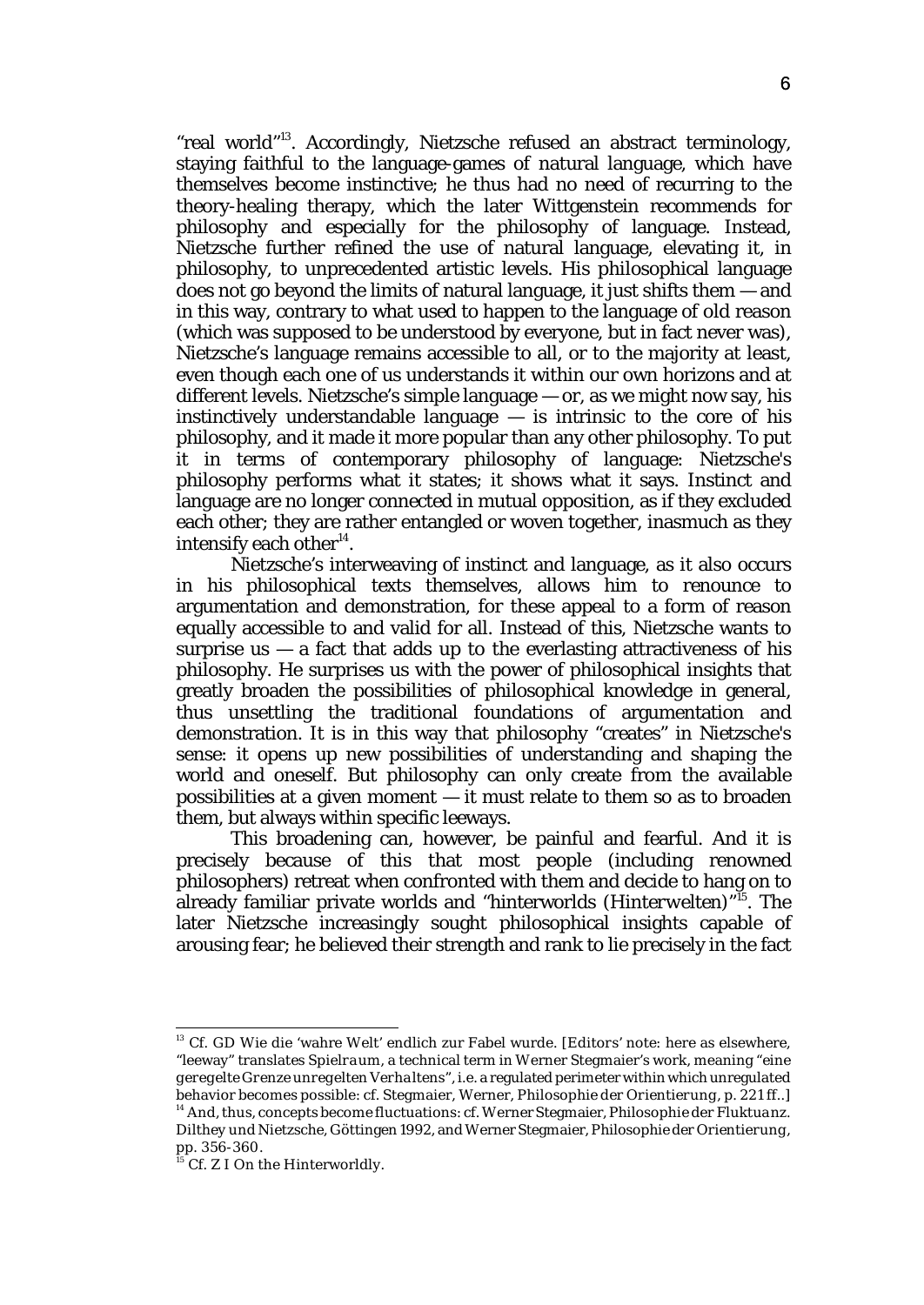that they incite fear<sup>16</sup>. Philosophical knowledge arouses fear in as much as it attacks and questions old instincts that have become self-evident, and it only overcomes this fear when it becomes equally obvious and instinctive, or (to use a Nietzschean word) when it gets incorporated (*einverleibt*)<sup>17</sup>. Nietzsche's revaluations of values cannot be achieved through a single rational insight, but only gradually; in such a way that the refinement of his language may also refine his linguistic instincts and those of his most persistent readers, so that these refined linguistic instincts become receptive to further subtleties in Nietzsche's language, as well as in their own language<sup>18</sup>.

## **3. The series of aphorisms 354, 355, 371 e 381 in Book V of** *The Gay Science*

Nietzsche does not only perform this: he also states it; he says what he shows. And he does so in four aphorisms of Book V of *The Gay Science*, aphorisms 354, 355, 371 e 381. Each one of them deserves an exhaustive contextual interpretation<sup>19</sup>. In this brief paper, however, I can only analyze their theses; and I will have to leave out the literary form of the aphorisms — which in Nietzsche is always extraordinarily important. Aphorism 354 is preceded, temporally and thematically, by aphorism 268 of *Beyond Good and Evil*, which will also be my starting point.

### **3.a. The preparatory aphorism 268 of** *Beyond Good and Evil***. The birth of language's violence from the needs intrinsic to living in society.**

<sup>&</sup>lt;sup>16</sup> Cf. BGE 39: "Something could be true even if it is harmful and dangerous to the highest degree. It could even be part of the fundamental character of existence that people with complete knowledge get destroyed, — so that the strength of a spirit would be proportionate to how much of the 'truth' he could withstand — or, to put it more clearly, to what extent he *needs* it to be thinned out, veiled over, sweetened up, dumbed down, and lied about"; cf. also KSA 12.455, 10 [3]= WLN, 173 (Nachlass 1887): "*My new path to 'Yes'*./ My new version of *pessimism*: willingly to seek out the dreadful and questionable sides of existence: which made clear to me related phenomena of the past. 'How much 'truth' can a spirit endure and dare?' — a question of its strength. The *outcome* of a pessimism like this *could be* that form of a Dionysian *saying Yes* to the world as it is, to the point of wishing for its absolute recurrence and eternity: which would mean a new ideal of philosophy and understanding".  $17$  Cf. FW 110.

<sup>&</sup>lt;sup>18</sup> In "Homer und die klassische Philosophie. Ein Vortrag", 1869 (KGW II/ 1, p. 249), Nietzsche himself used the concept of "Sprachinstinkt" ("linguistic instinct"), but he later abandoned it.

<sup>&</sup>lt;sup>19</sup> Cf. Werner Stegmaier, *Nietzsches Befreiung der Philosophie. Kontextuelle Interpretation des V. Buchs der Fröhlichen Wissenschaft* (forthcoming) and, programmatically, Werner Stegmaier, "Nach Montinari. Zur Nietzsche-Philologie", *Nietzsche-Studien* 36 (2007), pp. 80-94 (English translation by Lisa Anderson: "After Montinari. On Nietzsche Philology", *The Journal of Nietzsche Studies* 38 (Fall 2009), pp. 5-19; Portuguese and French translations are forthcoming); Werner Stegmaier, "'Philosophischer Idealismus' und die 'Musik des Lebens'. Zu Nietzsches Umgang mit Paradoxien. Eine kontextuelle Interpretation des Aphorismus Nr. 372 der Fröhlichen Wissenschaft", *Nietzsche-Studien* 33 (2004), pp. 90-128; "Schicksal Nietzsche? Zu Nietzsches Selbsteinschätzung als Schicksal der Philosophie und der Menschheit (Ecce homo, Warum ich ein Schicksal bin 1)", *Nietzsche-Studien* 37 (2008), pp. 62-114.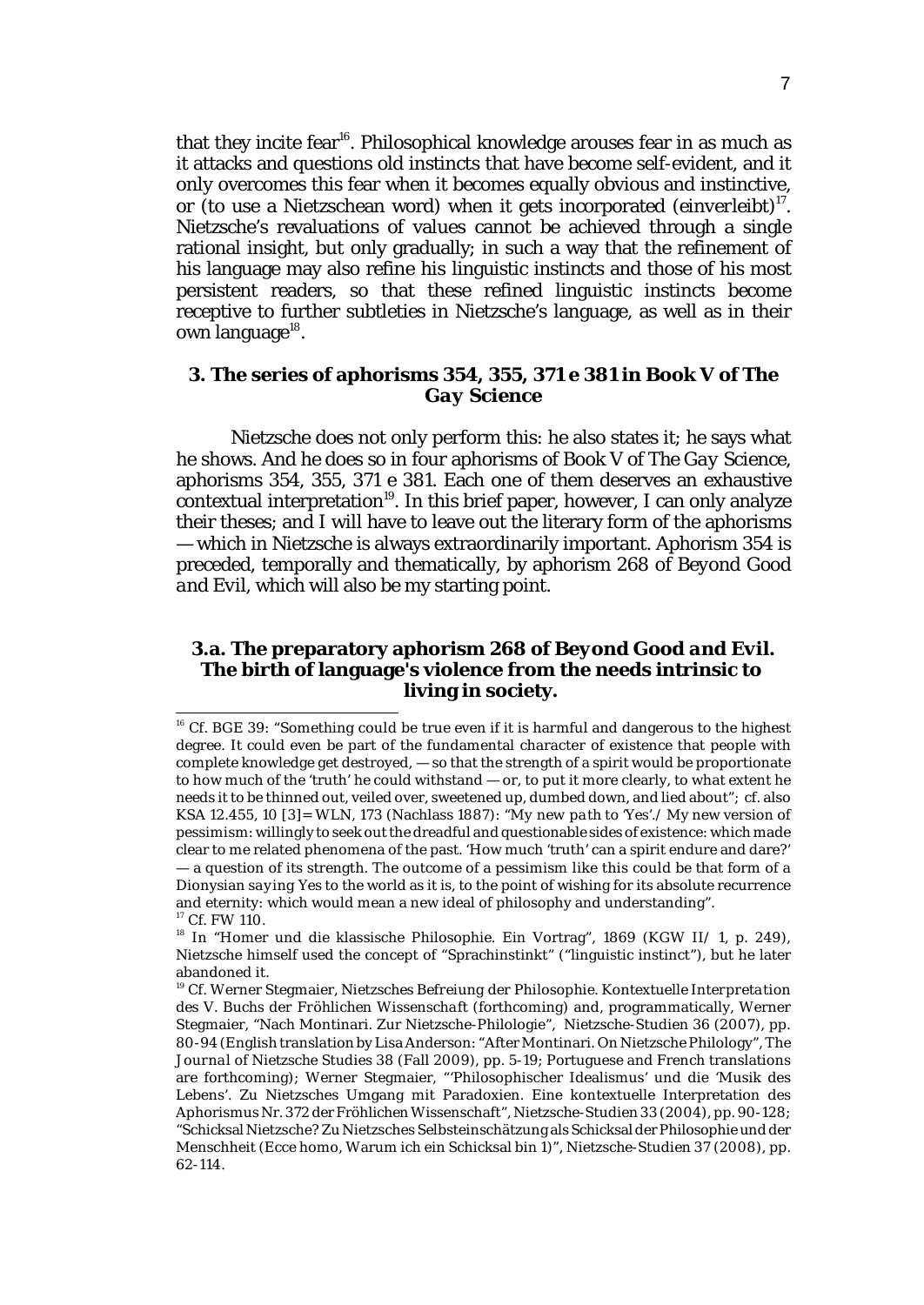In aphorism 268 of *Beyond Good and Evil,* Nietzsche resumes a theme from *On Truth and Lie in a Non-Moral Sense***,** namely the conventionalization of experience and thought through language ("the obligation to lie in accordance with firmly established convention", TL, 146), and he develops it, quite coherently, anchoring it in a heuristics of need. Already in the second *Untimely Meditation,* Nietzsche analyzed the action of men not only according to their "goals" but also according to their "powers and needs" (UM II. 4, 77); and in the third *Meditation* his starting point was "needs, wants and wishes" (UM III. 2,  $133$ )<sup>20</sup>. He identified fundamental philosophical concepts through the needs that made them necessary; he placed, for instance, a "necessary truth" (*Nothwahrheit*) on the same level as a "necessary lie" (*Nothlüge*, UM II. 10, 118), and searched methodically for the "real needs" behind the "hollowness of those tyrannical words and concepts" of conventional language (UM IV. 5, 215). Through his heuristics of need and precisely because there is no moral merit in needs, Nietzsche achieved a non-moral perspective on language and reason, as well as on the morality that is inherent to them. In his books of aphorisms, his plan is to study "the needs of mankind" "to the last consequence<sup>"21</sup>. The first four books of *The Gay Science* are filled with forms of the term "need" (*Noth*), "needs" (*Nöthe*), "states of need" (*Nothstände*), "situations of need" (*Nothlagen*) and "to be necessary" ("*Noth-Tun*"). In aphorism 40, Nietzsche speaks directly of a "law of need" (*Gesetz der Noth*); in the new preface to *The Gay Science*, which he published together with Book V, he asks programmatically "whether it was not illness that inspired the philosopher" and "whether, on a grand scale, philosophy has been no more than an interpretation of the body and a *misunderstanding of the body*" (GS Preface 2); and in aphorism 370, in which he introduces his "*Dionysian* pessimism", he states as an introduction: "every art, every philosophy can be considered a cure and aid in the service of growing, struggling life; they always presuppose suffering and the sufferers" (GS 370).

In aphorism 268 of *Beyond Good and Evil*, Nietzsche traces the way in which experience and thought are conventionalized through speech back to the needs intrinsic to living in society. These needs compel us to find a quick understanding: "The greater the danger, the greater the need to agree quickly and easily about necessities" (BGE 268). Nevertheless, the language that develops from these needs only then becomes long-lasting if those that use it also use "the same words for the same species of inner experiences" (BGE 268). Within the evolution of a society, the commonly used means of speech are not selected according to the measure of individual experiences, but it is rather the other way round: individual experiences are selected according to the more commonly used means of

<sup>&</sup>lt;sup>20</sup> [*Editors' note*: Holingdale translates "*Kräften und Nöthen*" (KSA 1.271) with "energies and needs" (UM II. 4, p. 77), and "*Nöthen, Bedürfnissen und Wünschen*" (UB II. 4, p. 346) with "need, distress and desire" (UM III. 2, p. 133). However, a more literal translation of *Kräften, Bedürfnissen* and *Wünschen* is crucial here.]

 $^{21}$  KSA 9. 192, 5 [46] (Nachlass 1880), KSA 9. 636, 15 [9] (Nachlass 1881); see also: KSA 9.276. 6 [302] (Nachlass 1880).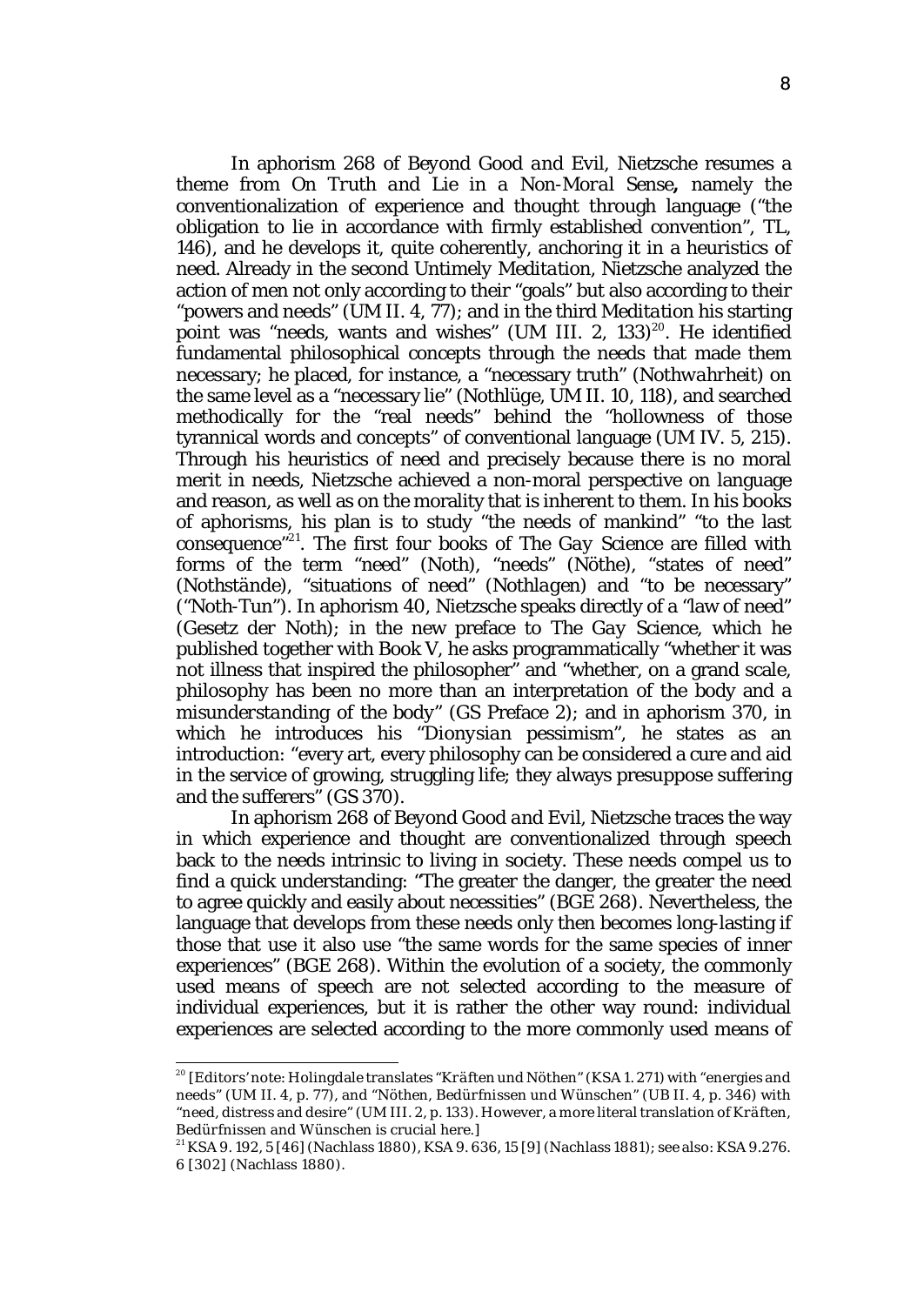speech. Those who, in a situation of need  $-$  which requires a quick understanding — do not follow commonly used language, are excluded, and thus, only those who experience the same with the same words remain. And only those who experience the same as others with the same words are then able to use words instinctively, without further thought. We "know", then, what others "want" with their words; and with words, values are also shared. However, the selection of individual experiences through common words is a form of violence; it is, according to Nietzsche, "the most violent violence that has controlled people so far" (BGE 268, translation modified). It is directed against those who are "more exceptional, refined, rare, and difficult to understand" (BGE 268). Precisely those who would be able to refine language and broaden their knowledge "will easily remain alone, prone to accidents in their isolation and rarely propagating" (BGE 268). The linguistic instinct of a community hardens and solidifies – and in this way it becomes immune to being challenged. "Immense countervailing forces", Nietzsche concludes at the end of the aphorism, "will have to be called upon in order to cross this natural, all-too-natural *progressus in simile*, people becoming increasingly similar, ordinary, average, herd-like —, increasingly *base*!" (BGE 268). He who, nonetheless, wishes to cross (*kreuzen*) and thwart (*durchkreuzen*) this process of vulgarization may easily be crucified (*gekreuzigt werden*).

### **3.b. Aphorism 354 of** *The Gay Science***. The birth of consciousness from the language's violence.**

In aphorism 354 of *The Gay Science* —, whose title, "On 'the genius of the species'", evokes a parenthesis on Schopenhauer in aphorism 268 of *Beyond Good and Evil* —, Nietzsche, in a further surprising move of his heuristics of need, traces the development of consciousness (which in modernity had become the metaphysical presupposition of metaphysical reason) back to the conventionalization of experience and thought through the violence of language, a conventionalization that he understands as necessary for survival. He begins with "physiology and natural history" (GS 354). In most cases we think, feel, want, recall and "'act' in every sense of the term" without consciousness, i.e. purely instinctively, "insulting as it may sound to an older philosopher" (GS 354). The "alliance of the instincts", which Nietzsche had already introduced in aphorism 11 of Book I of *The Gay Science*, guarantees in great part our orientation, whereas consciousness, "the latest development of the organic, and hence also its most unfinished and unrobust feature" (GS 11), is most often a danger to our orientation. Therefore, the question — which would never occur to an older philosopher — is how did consciousness become useful and why has it been preserved in evolution so far. Nietzsche's conjecture is as follows: it developed alongside language, it was incorporated as a linguistic instinct and, thus, it remained allied with other instincts which were also developing. With the "need to communicate", "need and distress" forced people "to communicate, to understand each other swiftly and subtly", and also "a person's (or animal's) *ability to communicate*" had to intensify and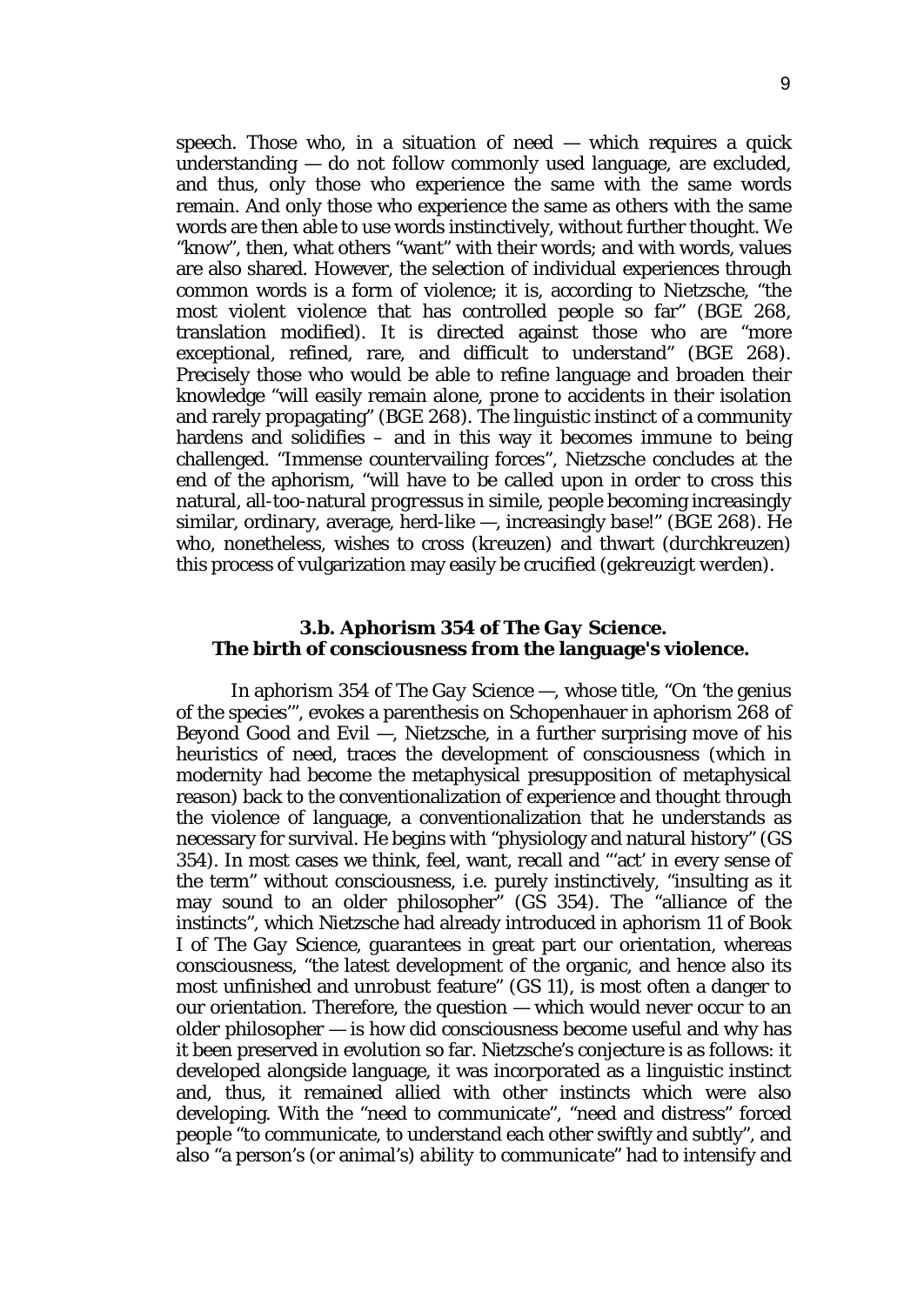refine itself, especially from the moment this animal created "signs": "communication signs" which could be used independently of a specific situation, and hence, with certain generality (GS 354). But precisely because the meaning of these signs, of our linguistic signs, is no longer immediately clear in a given situation, they must be used with special care and they must be consciously chosen; they require consciousness<sup>22</sup>. They can easily be misunderstood and give rise to new and heavier needs. The use of linguistic signs independent of specific situations is linked to consciousness, but only to a certain degree: it would quickly overload consciousness if new speech and language routines were not formed simultaneously  $-$  i.e. if something similar to a linguistic instinct were not to transform once again the greatest part of speech into something easy, obvious and involuntary, and to lighten consciousness. Once again, Nietzsche's focus remains to be the problem of vulgarization, or generalization. If consciousness develops in an individual speaker along with his ability to communicate in a general language, then what we understand as individual consciousness is always already general consciousness:

"My idea is clearly that consciousness actually belongs not to man's existence as an individual but rather to the community- and herd-aspects of his nature; that accordingly, it is finely developed only in relation to its usefulness to community or herd; and that consequently each of us, even with the best will in the world to *understand* ourselves as individually as possible, 'to know ourselves', will always bring to consciousness precisely that in ourselves which is 'non-individual', that which is 'average; that due to the nature of conscousness — to the 'genius of the species' governing it — our thoughts themselves are continually as it were *outvoted* and translated back into the herd perspective" (GS 354).

### **3.c. Aphorism 355 of** *The Gay Science.* **The everyday instinctual fear of facing the unfamiliar and a new philosophical courage to face the unfamiliar**

From what we have seen above, philosophical knowledge finds itself always already associated with the "herd perspective". According to aphorism 355, not only the "common people" but also philosophers so far have understood knowledge as the tracing back of something unfamiliar to something familiar (GS 355). It is obvious that the "fear instinct" is dominant here — the fear of going beyond the usual, beyond what is fixed and regarded as safe. Logic is what most frequently helps philosophy and science to gain security, logic and the effort to structure knowledge logically. When something new, unfamiliar, and surprising obtains a logical order, it becomes no longer new, unfamiliar, and surprising. It has found a "reason", we can feel reassured by it, and the "feeling of security" is re-established. Natural mathematical sciences in particular proceed like this: they take "the *strange* as their object" and turn it into the object of

 $^{22}$  Cf.. Stegmaier, Philosophie der Orientierung, pp. 333-346.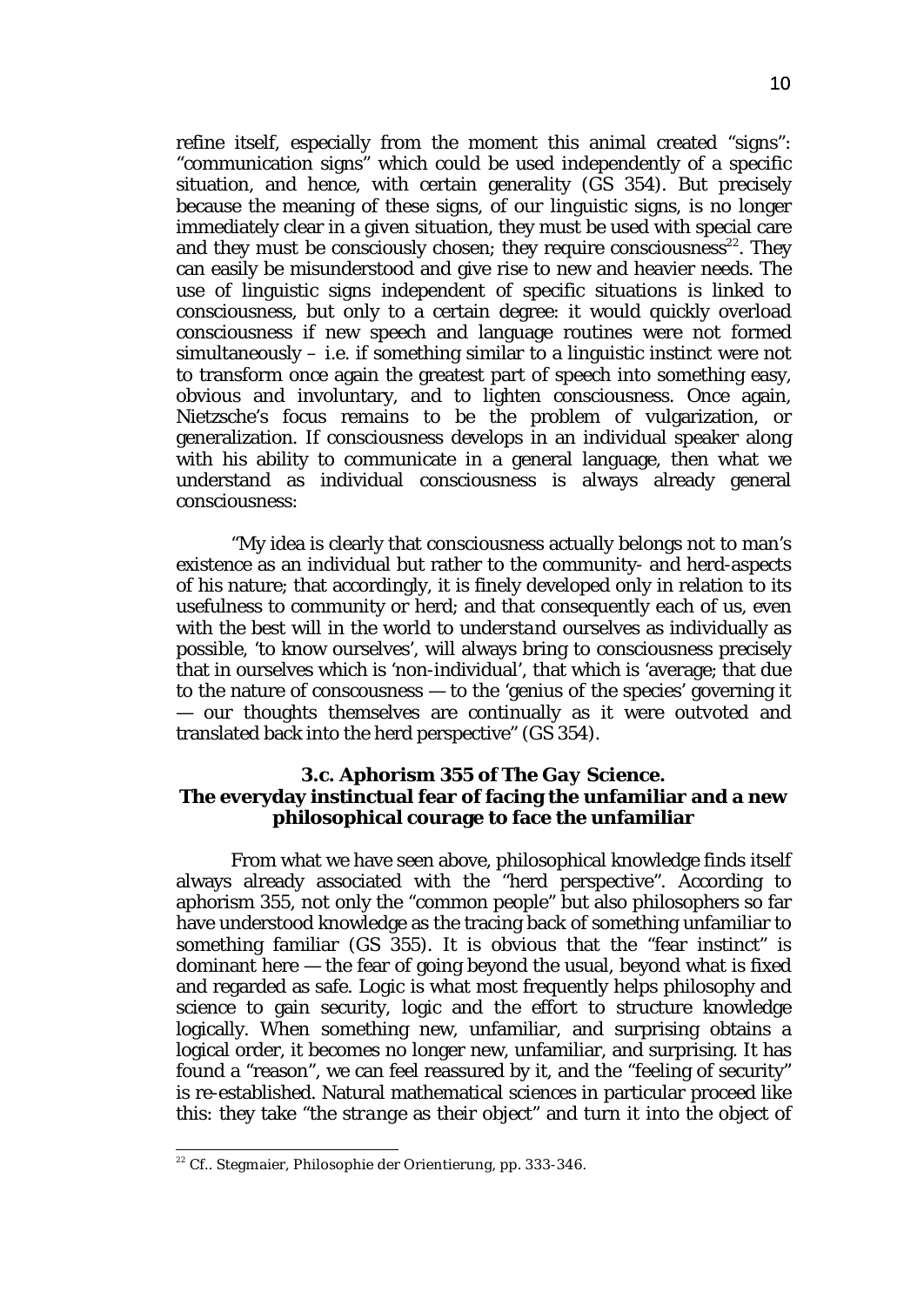objective knowledge (GS 355). But this knowledge is not only objective, but objectifying: nature as we commonly know it, with its sunrises and sunsets, landscapes of mountains and rivers, fields and woods, the colour play of flowers, variable weather conditions, the movements of the stars in the sky, etc., is reduced to abstract processes that conform to natural laws formulated by scientific knowledge itself, so that this knowledge transforms our familiar nature into an unfamiliar and constructed nature — i.e., into a strange object. For natural scientists, however, who have incorporated the language of mathematically formulated natural laws (so that these have become routine and finally instinct for them) such a strange object is no longer strange, but becomes, in a new way, familiar again. And when they reduce what is unusual and surprising in everyday, familiar nature to laws that are familiar *to them*, they are once again following the popular concept of knowledge: they are tracing something unfamiliar back to something familiar. After having turned nature into something strange, they recover it  $-$  as much as this may be possible  $-$  as a known, familiar, unsurprising nature. Here lies, according to Nietzsche, their "great security" (GS 355). Mathematical natural sciences represent the well succeeded historical experiment of a new estranging knowledge which, after having transformed the unfamiliar into the object of a new logical order, is still able of guiding itself by the old instinct of fear.

But Nietzsche further adds an enigmatic subordinate clause:

"(…) while it is nearly contradictory and absurd even to *want* to take the non-strange as one's object..." (GS 355).

The mystery doesn't lie in the contradiction or absurdity of taking the non-strange as an object; for the non-strange, i.e. the known, the common, the familiar, obviously requires no knowledge. What is enigmatic here is rather the italicized word "*want*" ("*wollen*"). One *wants* something absurd when one transforms that which is well-known and usual into something strange, i.e. into an object of knowledge,  $-$  and this, even though it is already well-known and usual and provides our orientation with an unquestioned sense of security. Whoever wants this does no longer aim at obtaining tranquility through knowledge, but rather exposes his/herself consciously to unrest. In German, one says that one "wants", i.e. "wills" something when one is simply so resolute to obtain or achieve it, that one does not have any reasons or one does not intend to allege any reasons for it. "Reasons" are statements which we expect others to accept; their goal is an agreement and, therefore, they make the individual will superfluous. The sciences and philosophy, such as we know them, are based on reasons and exclude the personal will (indeed a "personal argument" is unacceptable in science). Therefore, whoever firmly *wills* something in philosophy, mistrusting its usual scientific nature, announces an unusual, unfamiliar, strange, wilfully personal way of philosophizing. This is (as the heading of Book V of *The Gay Science* indicates) the philosophizing of a "fearless" one. From the standpoint of knowledge born out of the "instinct of fear", that is something "nearly contradictory and absurd", but only "nearly": renouncing all reasons can in fact make sense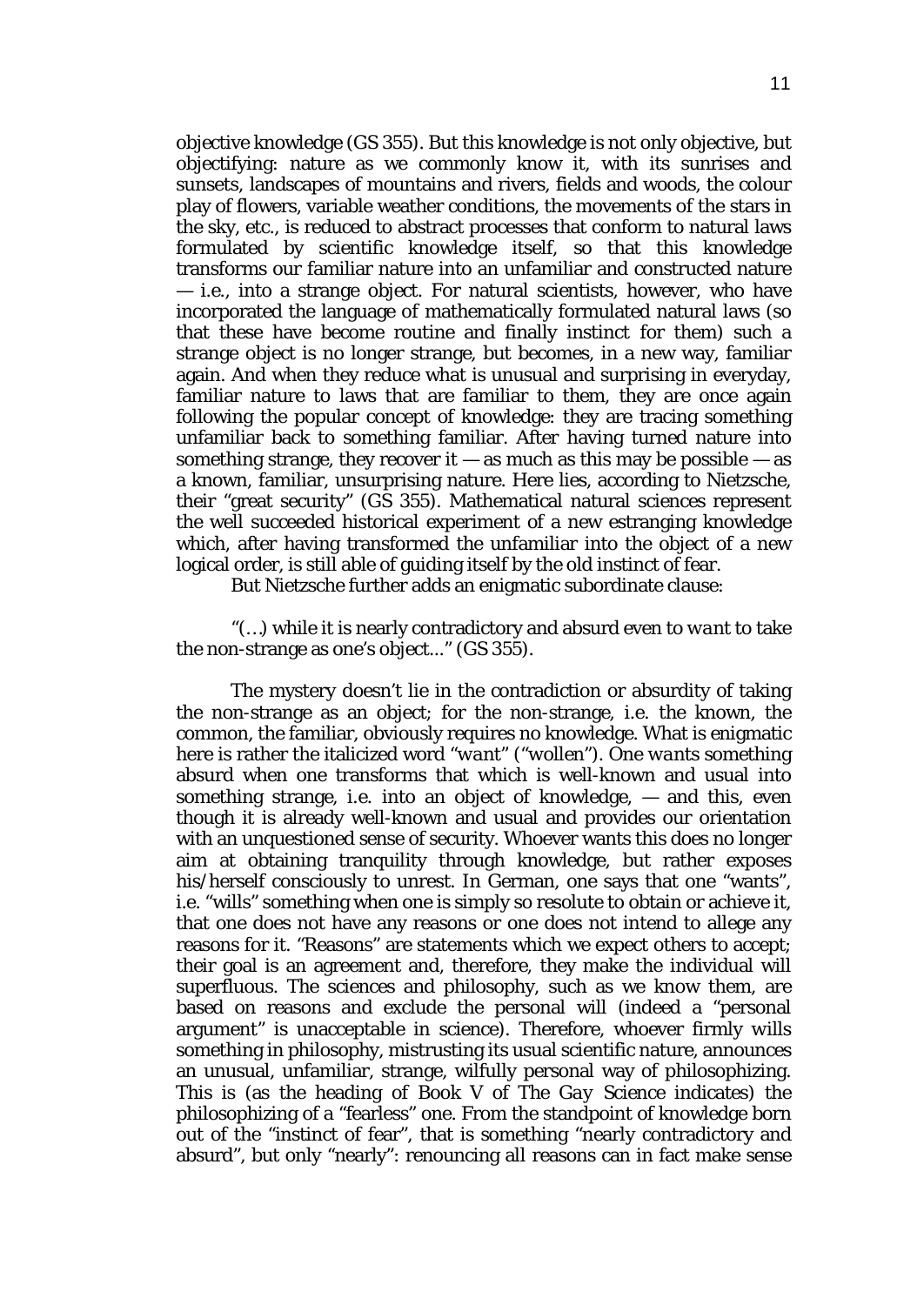in a narrower leeway, namely in the precise context of a philosophical knowledge that questions the traditional, instinctive meaning of knowledge, so as to open up new possibilities of thought and action  $-$  i.e., in the context of a "revolutionary" philosophizing that transgresses "normal" philosophizing, to use Thomas S. Kuhn's expression. We know what such a philosophy means for Nietzsche, a philosophy that does not trace the unfamiliar back to the familiar, but, on the contrary, tries to understand the known "as a problem", "as strange, as distant, as 'outside of us'" (GS 355). It means to expose oneself voluntarily to fear, to challenge one's sense of security, to jeopardize one's routine orientation, and in this way to transform oneself into an experiment for a new humanity,— a humanity that finally wants to admit that which has already taken place a long time ago, namely that the humankind (to use Nietzsche's favourite metaphor) drifts on the high, open sea, and from here must find totally new orientations out of its own inner strength. The meaning of philosophy, as Nietzsche understands it, could be just this: to harness one's fear of facing the unfamiliar and to have the courage to face the unfamiliar. In his heuristics of need, which he calls "genealogy" in the period after Book V of *The Gay Science*, Nietzsche provides many examples of this courage: he traced language, consciousness and knowledge back to needs that were yet to be discovered, and they remain, to most people, surprising, strange, and unacceptable.

## **3.d. Aphorisms 371 and 381 of Book V of** *The Gay Science***. The distinction of being misunderstood and the selection of readers through subtler laws of style**

Thus, Nietzsche consciously risks being either not understood, or misunderstood<sup>23</sup>. He *wants* to be misunderstood by the majority; as he later writes in aphorism 371, he sees that as his "lot", his "fate of height" and therefore a "distinction" (GS 371). He willingly accepts the consequence of such violence as is exerted in the process of generalization through language,— a process which is so easily welcomed by most people because it gives them a strong sense of security and orientation. The consequence of this is that those who are "more exceptional, refined, rare", those who question that violence and who were mentioned in aphorism 268 of *Beyond Good and Evil*,— they must also remain the "most difficult to understand" (BGE 268). In aphorism 381 of *The Gay Science* Nietzsche once again draws the consequence of this to *his* language, to *his* philosophical writing<sup>24</sup>. With his language, he consciously wants to choose his "listeners", those with whom he "wants to communicate", and "simultaneously" to erect "barriers against 'the others'" (GS 381). Nietzsche wants to take charge of the selection undertaken by any language, he wants to take advantage of the violence brought about by this

<sup>&</sup>lt;sup>23</sup> Cf. BGE 27 and Werner Stegmaier, Nietzsches Zeichen, *Nietzsche-Studien* 29 (2000), 41-69.

 $24$  For the interpretation of this aphorism, see Werner Stegmaier, "Zur Frage der Verständlichkeit. Nietzsches Beitrag zum interkulturellen Kommunizieren und Philosophieren", in: *Allgemeine Zeitschrift für Philosophie* 32.2 (2007), pp. 107-119.